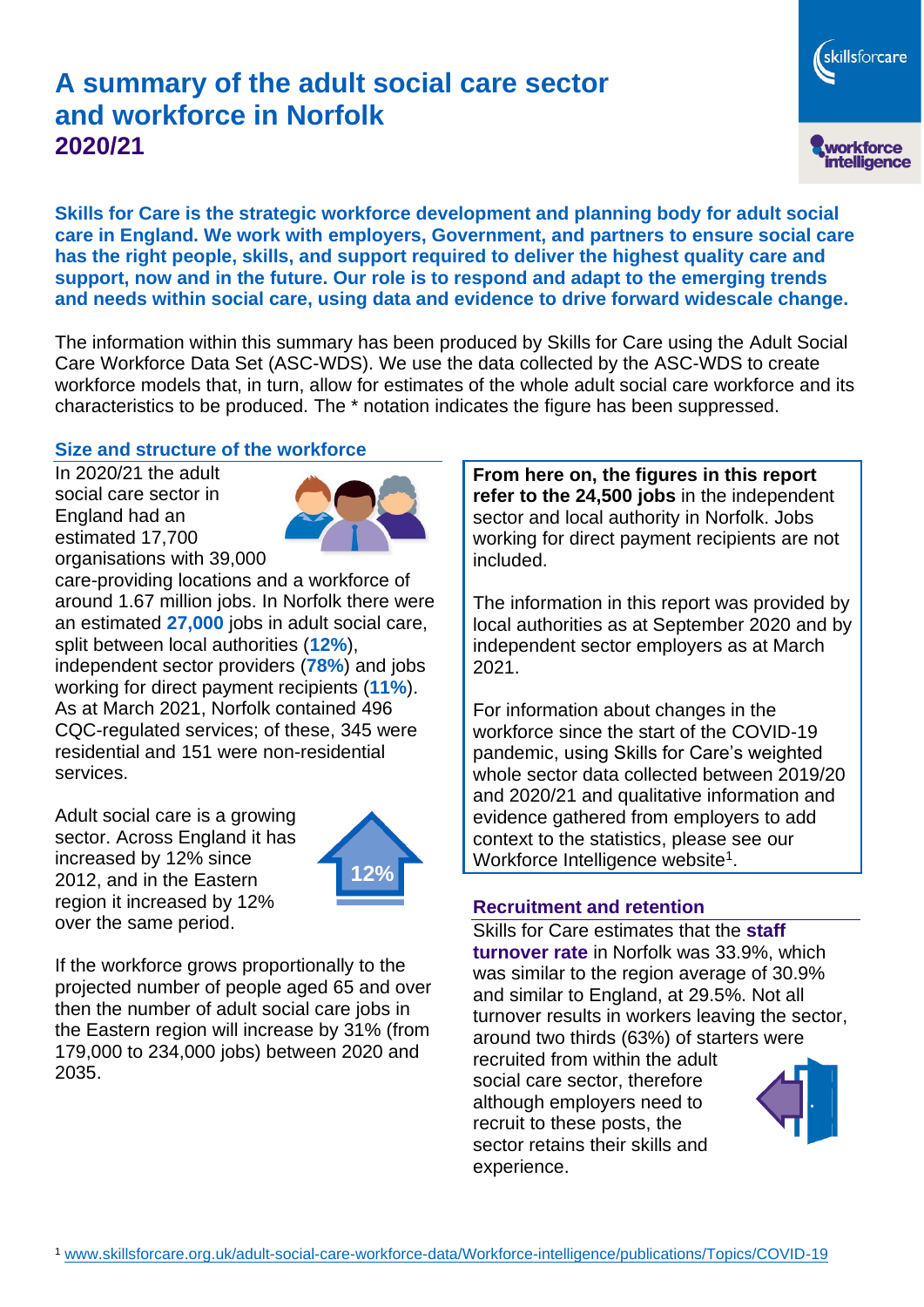Adult social care has an experienced 'core' of workers. Workers in Norfolk had on average **9.3 years of experience in the sector** and 80% of the workforce had been working in the sector for at least three years.

Using both workforce intelligence evidence and our links with employers and stakeholders across England, we know that recruitment and retention is one of the largest issues faced by employers. We have many resources and tools available to help, for example the 'Values-based recruitment and retention toolkit'<sup>2</sup> and 'Seeing potential: widen your talent pool'. <sup>3</sup> For more information please visit: [www.skillsforcare.org.uk/recruitment-retention](http://www.skillsforcare.org.uk/recruitment-retention)

## **Employment information**

We estimate Norfolk had **24,500** adult social care jobs employed in the local authority and independent sectors. These included 1,700 managerial roles, 950 regulated professionals, 17,000 direct care (including 14,500 care workers), and 4,900 other-non-care proving roles.

The average number of **sickness days** taken in the last year in Norfolk was 8.4, (9.1 in Eastern and 9.5 across England). With an estimated directly employed workforce of 23,000, this would mean employers in Norfolk lost approximately **193,000 days to sickness in 2020/21**. In England levels of staff sickness have nearly doubled over the course of the pandemic between 2019/20 and 2020/21, in total around 6 million extra days were lost to sickness than in the year before.

Less than a quarter (17%) of the workforce in Norfolk were on zero-hours contracts. Around a half (51%) of the workforce usually worked full-time hours and 49% were part-time.

# **Chart 1. Proportion of workers on zero hours contracts by area**

| England |  |
|---------|--|
| Eastern |  |
| Norfolk |  |



# **Workforce demographics**

The majority (81%) of the workforce in Norfolk were female, and the average age was 43.8 years old. Workers aged 24 and



under made up 10% of the workforce and workers aged over 55 represented 27%. Given this age profile approximately 6,700 people will be reaching retirement age in the next 10 years.

Nationality varied by region, in England 83% of the workforce identified as British, while in the Eastern region this was 82%. An estimated 89% of the workforce in Norfolk identified as British, 7% identified as of an EU nationality and 4% a non-EU nationality, therefore there was a higher reliance on EU than non-EU workers.

# **Pay**



Table 1 shows the full-time equivalent annual or hourly pay rate of selected job roles in Norfolk (area), Eastern (region) and England. All figures

represent the independent sector as at March 2021, except social workers which represent the local authority sector as at September 2020. At the time of analysis, the National Living Wage was £8.72.

#### **Table 1. Average pay rate of selected job roles by area**

|                                 | England | Region  | Area    |
|---------------------------------|---------|---------|---------|
| Full-time equivalent annual pay |         |         |         |
| Social Worker <sup>t</sup>      | £37,100 | £34,500 | £35,000 |
| Registered nurse                | £33,600 | £33,000 | £32,900 |
| <b>Hourly pay</b>               |         |         |         |
| National Living<br>Wage         | £8.72   | £8.72   | £8.72   |
| Senior care worker              | £10.00  | £10.02  | £9.73   |
| Care worker                     | £9.29   | £9.23   | £9.15   |
| Support and<br>outreach         | £9.53   | £9.37   | £9.42   |

†Local authority social workers only.

Please note that pay varies by sector, with local authority pay generally being higher than independent sector pay.

[www.skillsforcare.org.uk/vba](http://www.skillsforcare.org.uk/vba)